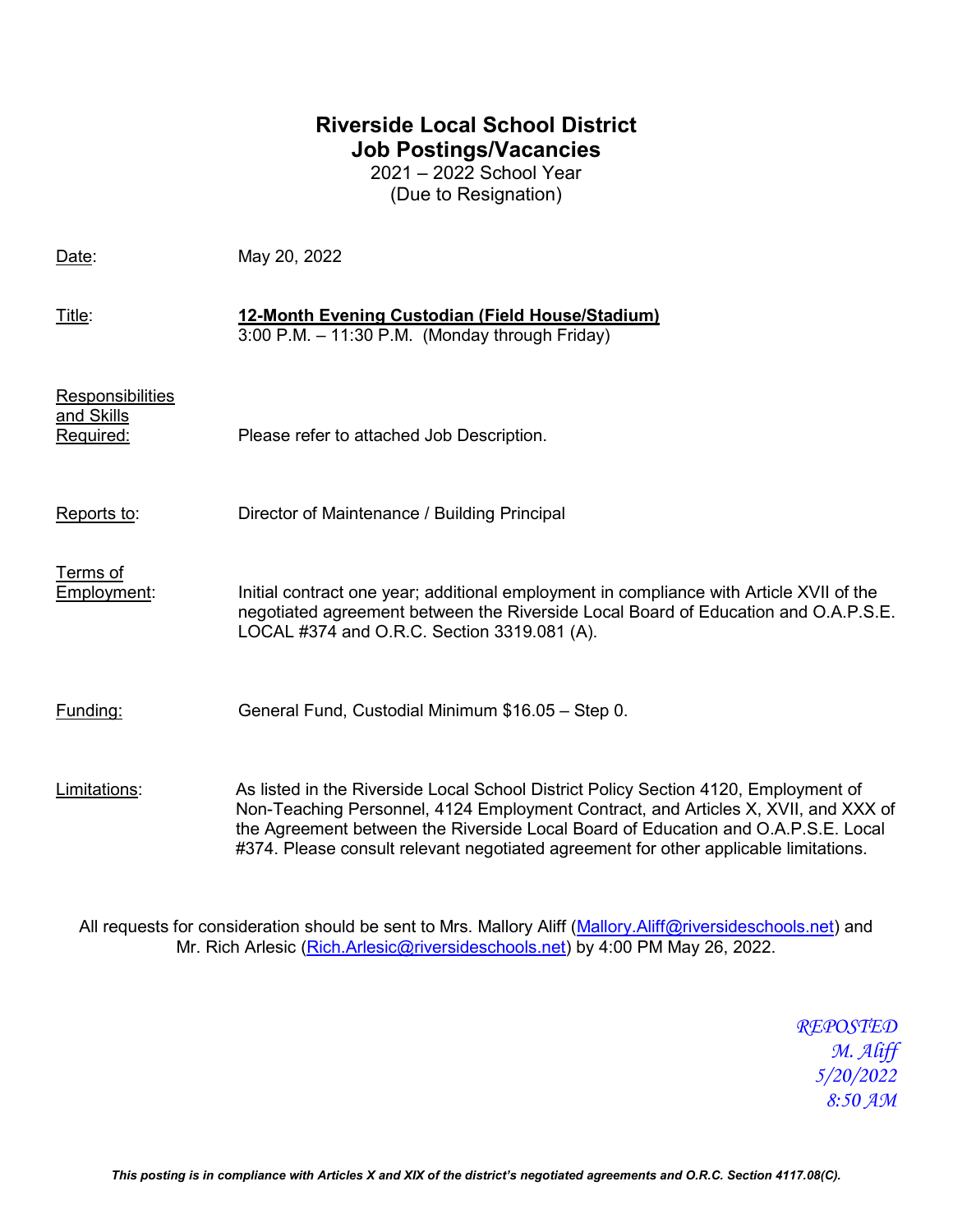## **JOB DESCRIPTION DUTIES AND RESPONSIBILITIES**

**Position:** Night Custodian Field House / Stadium<br> **Responsible to:** Maintenance Director / Building Principa **Responsible to:** Maintenance Director / Building Principal / Athletic Director<br> **Evaluated by:** Maintenance Director / Building Principal **Evaluated by:** Maintenance Director / Building Principal<br> **Hours:** 3:00 – 11:30 p.m. Monday through Friday **Hours:** 3:00 – 11:30 p.m. Monday through Friday

## **Performance Responsibilities:**

- 1. Set up for all events indoor and stadium.<br>2. Disinfect Field House wrestling room week
- Disinfect Field House wrestling room weekly.
- 3. Assist campus staff cleaning JRW fitness center.
- 4. Clean and disinfect drinking fountains.
- 5. Maintain floors.
- 6. Clean and disinfect restrooms keep dispensers filled.
- 7. Dust areas / clean windows / disinfect high touch areas.
- 8. Report to Maintenance office any needed repairs, broken items.<br>9. Fmpty all trash grounds and bleachers
- Empty all trash, grounds, and bleachers.
- 10. Organize, maintain and order supplies for custodial closet(s).
- 11. Summer cleaning duties as assigned.<br>12. Accept assignments in any building.
- Accept assignments in any building.
- 13. Secure building.
- 14. Attend safety meetings and training sessions.
- 15. Remove graffiti.
- 16. Perform other custodial related tasks as assigned by Maintenance Director.
- 17. Sidewalks salting and snow removal.
- 18. Show respect at all times in appearance, language and actions to Principal, teachers, students and patrons.
- 19. Responsible to help instill in students the belief in and practice of ethical principles and democratic values by serving as role model.
- 20. Provides critical analysis as needed.
- 21. Generates written work-product as needed.
- 22. Reports misconduct or violations of policy or procedure.
- 23. Must not disrupt the proper functioning of your position or department.
- 24. Must not undermine the authority of coworkers, supervisors, or superiors
- 25. Must maintain close working relationships with coworkers, supervisors, and superiors.
- 26. Must ensure that official communications are accurate, demonstrate sound judgment, and promote the employer's mission.
- 27. Must ensure that all applicable laws and regulations are followed. In the event the employee becomes aware of any non-compliance by the District or other staff, the employee is to report such to his/her immediate supervisor (or the next higher level, if the supervisor is responsible for the problem) and maintain the confidentiality of the report so that the problem can be appropriately corrected in the best interests of the District.